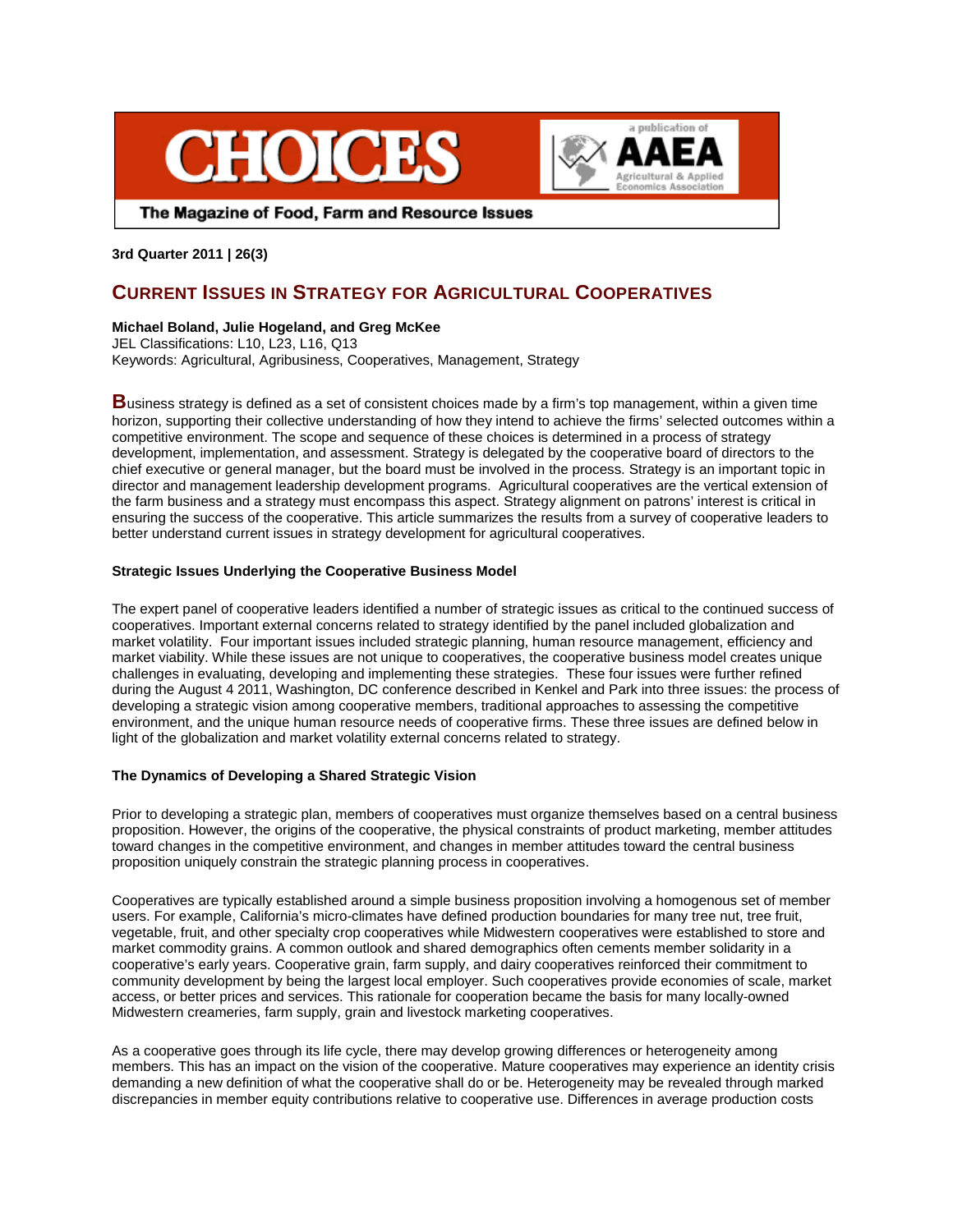among members can lead to different expectations for prices in marketing cooperatives. The cooperative may offer an array of incentives distinguishing among member needs and preferences. The challenges of participating in an increasingly capital intensive and industrialized food chain have made capital acquisition a priority among cooperatives.

A strategic vision that fosters shared beliefs and values within the cooperative can also be an effective response to member heterogeneity. Contemporary examples might be a commitment to sustainable practices or being a low-cost provider. A cooperative member's role as both customer and owner creates challenges as the cooperative responds to changing business environments. When the member's products are perishable or storage costly, cooperatives may be faced with deciding which members' products get sold first. Likewise, cooperatives may define their mission as marketing only member output. This can hamper the cooperative's ability to compete as a reliable year-around supplier or to meet changing consumer preferences. As an example, consumer preferences for mixed fruit drinks create challenges for a cooperative owned by cranberry growers.

Globalization confronts cooperatives with new challenges relating to competition, risk management and market demands. Globalization may subject the cooperative to new competitors in Chile or China. Cooperatives can insulate members from such competition by fostering product differentiation and provide market access which may be the difference between surviving or not. The increasing influence of global supply and demand factors on U.S. fertilizer price and supply has made global issues a major risk factor for farm supply cooperatives. On the other hand, global alliances representing crop varieties or packaging different from domestic markets have allowed fruit and nut cooperatives to be nimble, reliable suppliers without competing with members' production.

## **Understand the Competitive Industry Set in which the Co-op Operates**

Once a central business proposition is adopted, a vital, initial step for strategy development is assessing the market conditions and associated industry in which the cooperative firm operates. Such industry analyses are critical for educating boards and managers, who then bear primary responsibility for strategy development. The importance of this step was borne out in The National Food and Agribusiness Management Education Commission report (Boland and Akridge, 2004) which found that industry analysis was an important tool of a capstone agribusiness management undergraduate course and essential in a graduate course, suggesting that current industry professionals regard this skill as indispensable upon entering the cooperative business workforce. For instance, boards of directors may become complacent when a long-term executive has understood the competitive position of the co-op and led the organization over time. The development of the next generation of leaders is critical for success in the future because strategy implementation occurs through people.

During the process of implementation or soon after realizing its outcome, cooperative business executives will want to evaluate the results of their strategy. Previous studies have attempted to establish a standard for evaluation by comparing the performance of cooperatives relative to other cooperatives. Such studies are useful for broad knowledge, but a better understanding of strategic outcomes can be had by comparing the co-op with other firms in the industry in which it operates. For example, a dried fruit firm should be compared against other dried fruit firms rather than against a cooperative operating in the tree nut or fresh tree fruit sectors. Similarly, an agricultural co-op that markets its member's grain and provides agronomy, energy, feed, and other inputs should be compared against similar firms within its geographic market.

A strategy assessment process that considers the complete competitive environment for their firm is important when developing decision cases, because it allows cooperative business executives to understand how a the co-op positions itself against other firms over time. Strategy formation typically occurs over time as firms realize their position, such as being a low cost or large market share versus a branded food manufacturer. Many cooperatives were formed within the last one hundred years and strategy has evolved over time based on industry conditions.

Tools for successful strategy evaluation can be provided through director and manager leadership development education. Many directors do not have a background in economics. They may understand one of the five forces underlying competition based on their role as a supplier, but may lack full knowledge on the other forces. Thus, concepts related to barriers to entry and exit, knowledge of the supply chain and how buyers respond, as well as how consumers and ingredient buyers regard substitutes, is important. These cannot be taught in a day, but require an in depth understanding built upon education and knowledge.

## **Human Resource Needs and the Cooperative Firm**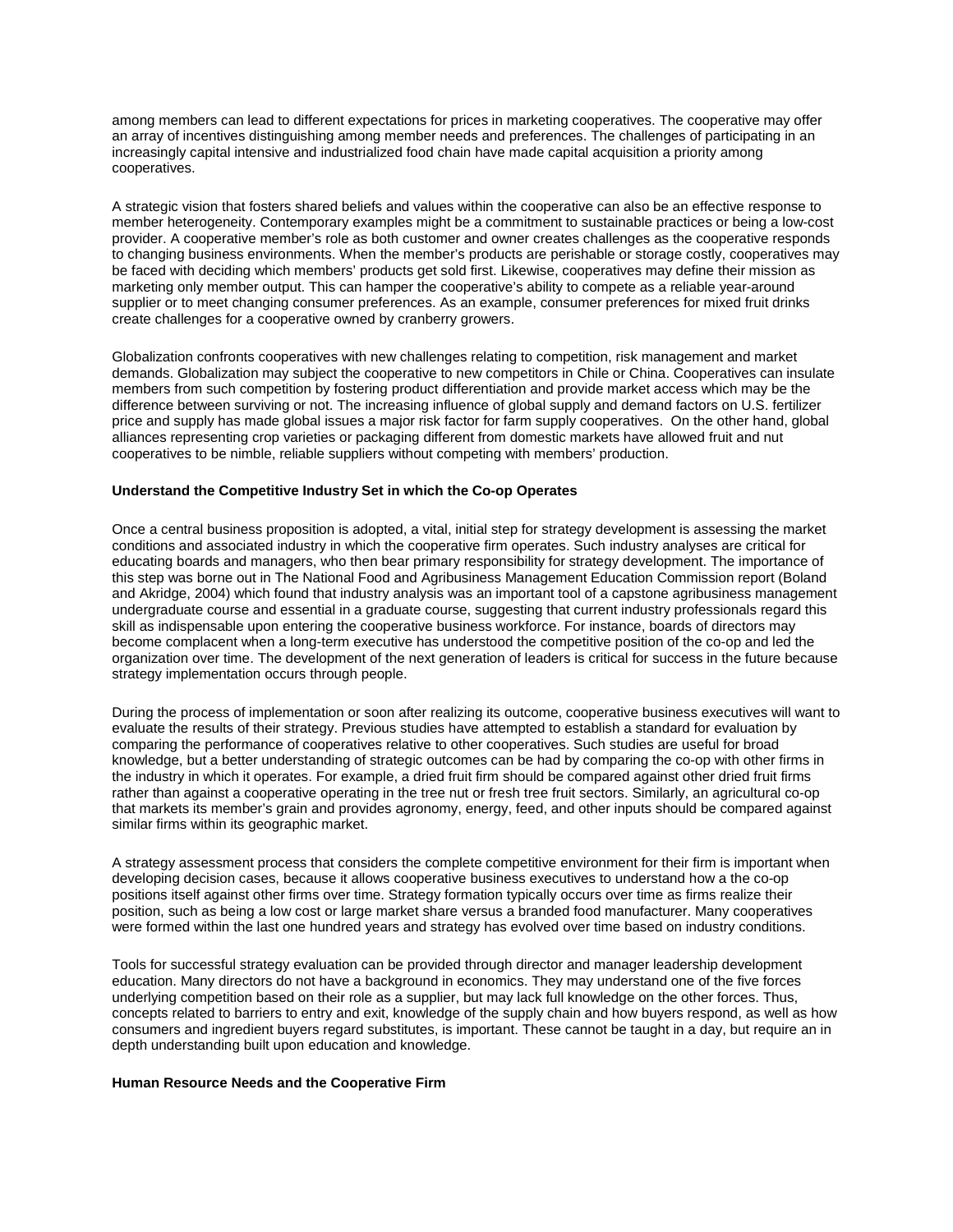Nearly 70% of the expert panel indicated that attracting and maintaining quality human resources was an extremely important issue for agricultural cooperatives. Other human resource issues such as the succession of management and key personnel, and aligning the incentives of managers and employees with member interest also received high ratings of importance. Human capital at the chief executive and director level is essential for strategy development. For instance, the planning function in cooperatives is unique when compared with other business models. In an investor-owned firm, strategic planning is typically the role of the management team. In cooperatives, the board represents the membership and is accountable to it for explanations of corporate actions.

Hence, directors play a role in assessing the competitive environment of the cooperative, setting the objectives for the firm to pursue, and setting overall guidelines for using resources to implement a series of steps for achieving those objectives. Furthermore, the plan may be related to the economic rationale for creating the cooperative. Succession planning for the board of directors is more difficult in a cooperative because directors are elected from the producer membership. Term limits and low or nonexisting remuneration for directors often leads to continual turn over in the board.

The succession of the chief executive officer is another critical issue for agricultural cooperatives. The panel reported mixed or negative experiences in hiring managers who did not have experience with the cooperative business form. Cooperative managers operate under a different set of objectives, work with a board of directors consisting of producer-members and have a closer, more constant communication with their customer-owners. This creates challenges for chief executives with a background in investor-owned firms and places more emphasis on development of internal talent.

An agricultural cooperative's employees are critical for its success, since they may be the primary means by which the member interacts with the firm. As a result, the knowledge, skills and commitment of the employees to the member-stated objectives of the cooperative contribute value to the firm. Cooperative managers must emphasize principles of training and personnel development in order to successfully implement their strategy.

Obtaining and developing qualified human resources is a challenge for cooperatives. Two thirds of the survey respondents indicated this was an "extremely important" issue, the strongest possible affirmative category of response; and 28% indicated this was "very important" in the Delphi method, described in the introduction article in this theme by Kenkel and Park, used for this research. Discussions with some of these executives indicate the strength of the response is, at least in part, related to the difficulty of attracting employees to rural areas.

Survey respondents indicated developing employee capacity was also an important issue. Approximately 89% of respondents indicated this was an "extremely important" or "very important" issue. Respondents were asked about their attitudes toward managerial succession planning. Of 51 respondents to the question "If your organization would prefer an outside CEO candidate, please indicate your preference for the following: candidate from a cooperative business organization," 73% indicated they preferred this type of candidate as opposed to being neutral or not preferring this type of candidate. Hence, members of the cooperative business community view the attributes of successful cooperative business management as being unique relative to conventional corporations or the government sector.

In addition to the unique challenges of attracting and developing human resources with knowledge of the cooperative business form, agricultural cooperatives encounter traditional challenges with employees as well. Margin structure and profit level impact compensation levels, while access to debt capital affects the efficiency with which employees use financial assets. As boards of directors invest in the development of their chief executive, it may be more likely that financial resources will be used to their most efficient application.

## **Closing Comments**

Strategy remains an important topic for directors and managers. Clearly, cooperatives should recognize the unique nature of patrons and the vertical extension of the farming operation in strategy formation and implementation. The development of a common vision that reflects patron interests is a critical issue. A better understanding of the competitive environment for all firms in an industry is needed in order to assist managers and directors in evaluating strategy. Strategy implementation is carried out by individuals and the survey results indicate that additional talent is needed. Education on this topic is critical for director and manager leadership development.

## **For More Information**